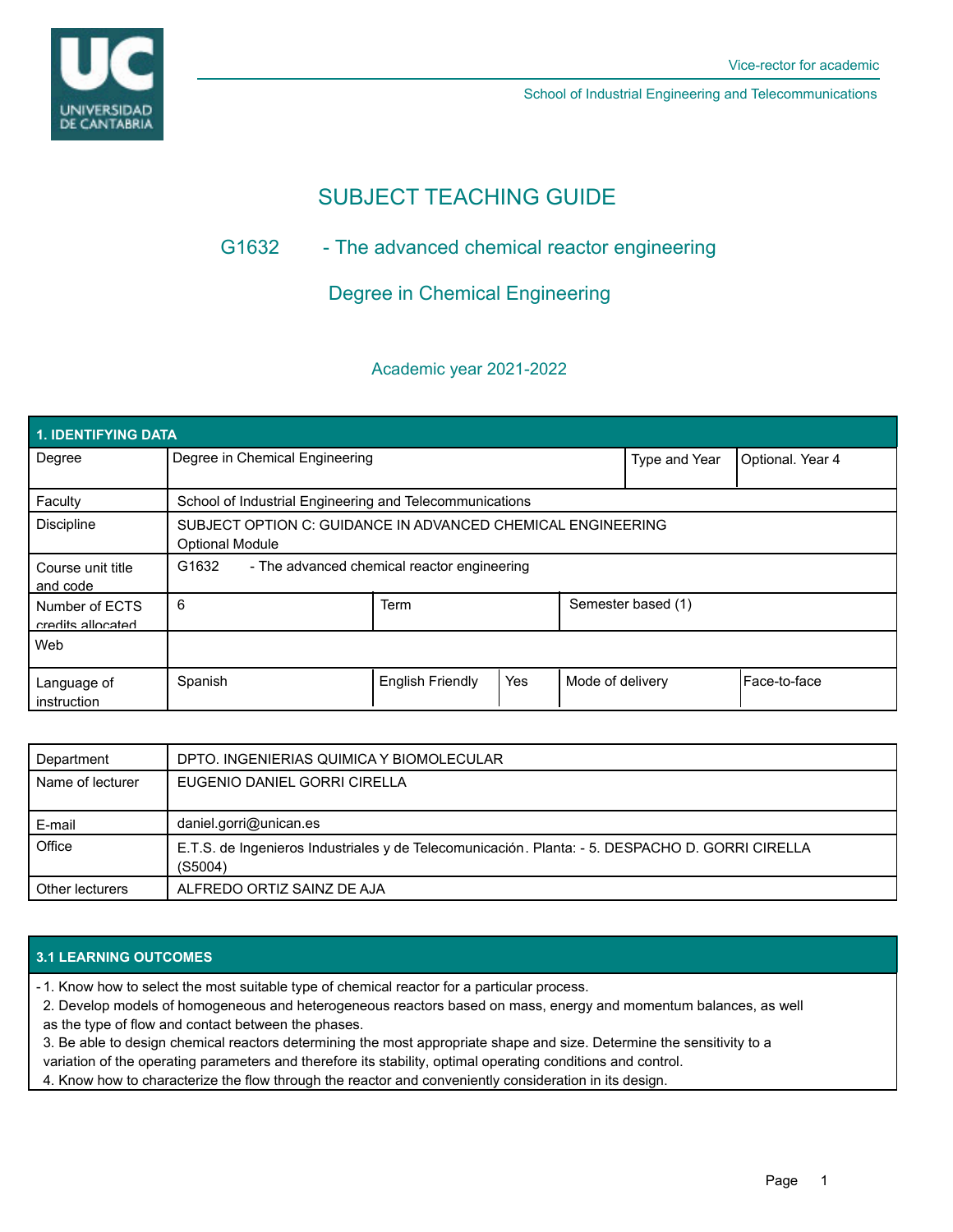

School of Industrial Engineering and Telecommunications

#### **4. OBJECTIVES**

The course is aimed at choosing the right type of chemical reactor for a given chemical process, the sizing of the reactor, the determination of optimal operating conditions and their behavior when changes in the values of the operation variables ocurr. Develop and resolve property balances, material, thermal energy and momentum in homogeneous and heterogeneous reactors.

| <b>6. COURSE ORGANIZATION</b> |                                                                                                                                                                                                                                                                                                           |  |  |  |
|-------------------------------|-----------------------------------------------------------------------------------------------------------------------------------------------------------------------------------------------------------------------------------------------------------------------------------------------------------|--|--|--|
|                               | <b>CONTENTS</b>                                                                                                                                                                                                                                                                                           |  |  |  |
|                               | Unit 1: Review of Chemical Kinetics concepts<br>a) Homogeneous reactions.<br>b) Heterogeneous catalytic reactions. The role of mass transfer in the overall rate of the process.<br>c) Non-catalytic heterogeneous reactions.<br>d) Tools for data analysis and estimation of kinetic parameters.         |  |  |  |
| 2                             | Unit 2: Study of the optimal operating conditions of multiple units systems. Case studies. Cascade reactors with<br>recycle streams.                                                                                                                                                                      |  |  |  |
| l3                            | Unit 3: Analysis and design of heterogeneous reactors<br>a) Fixed bed reactors - pseudo-homogeneous and heterogeneous models.<br>b) Fluidized bed reactors - design models.<br>c) Reactors for G-L, L-L and G-L-S reactions.<br>d) Representative case studies in the chemical and petrochemical industry |  |  |  |
| 14                            | Unit 4: Reactors for process intensification. Microreactors. Membrane reactors. Hybrid systems for separation and<br>reaction: reactive distillation.                                                                                                                                                     |  |  |  |